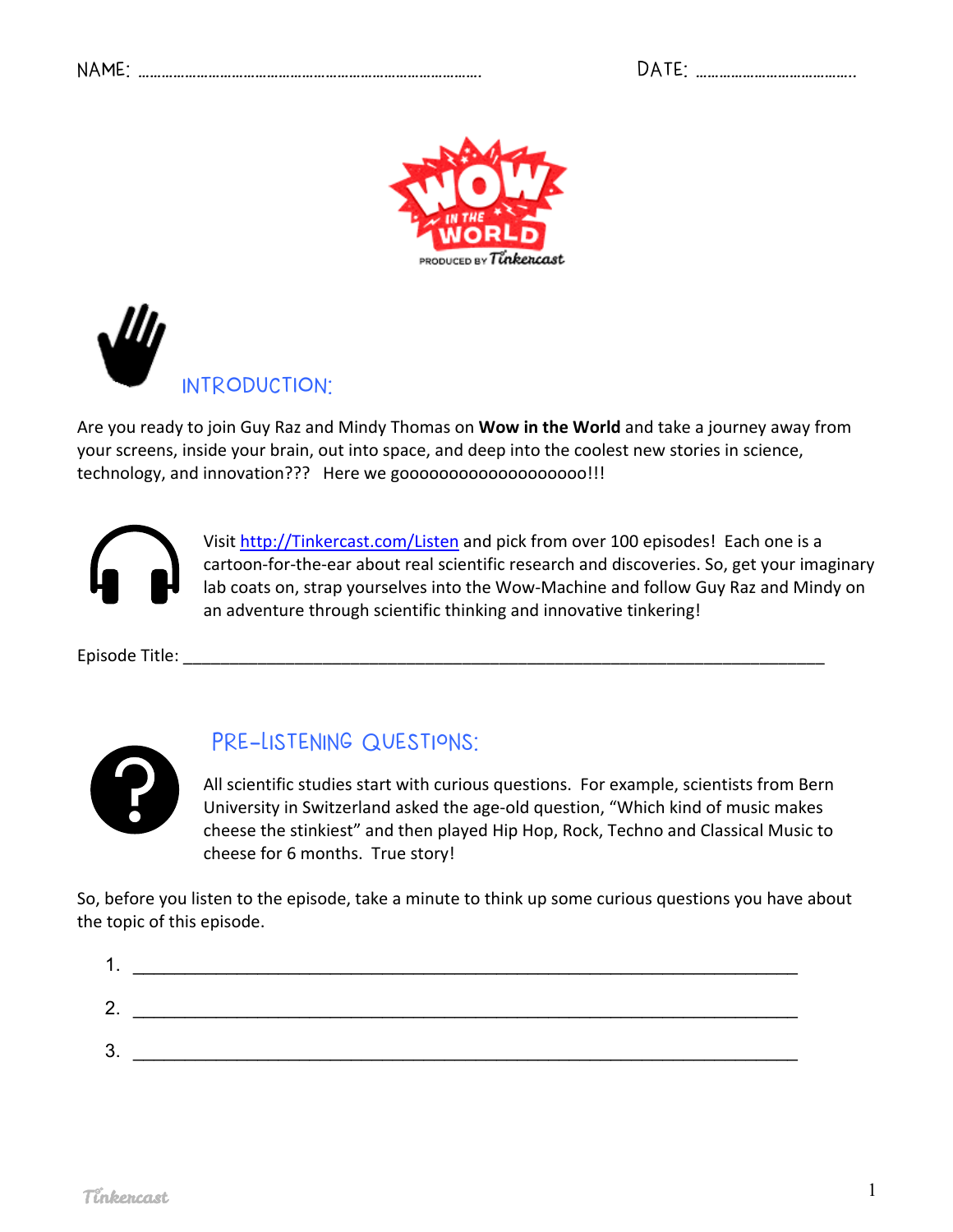## NAME: ……………………………………………………………………………. DATE: …………………………………..

# PRE-LISTENING PREDICTIONS:

Scientists then make predictions, or guesses about what might happen in the future about their curious questions. What predications can you make about the scientific research we will explore in this episode?

1. \_\_\_\_\_\_\_\_\_\_\_\_\_\_\_\_\_\_\_\_\_\_\_\_\_\_\_\_\_\_\_\_\_\_\_\_\_\_\_\_\_\_\_\_\_\_\_\_\_\_\_\_\_\_\_\_\_\_\_\_\_\_\_\_

2. \_\_\_\_\_\_\_\_\_\_\_\_\_\_\_\_\_\_\_\_\_\_\_\_\_\_\_\_\_\_\_\_\_\_\_\_\_\_\_\_\_\_\_\_\_\_\_\_\_\_\_\_\_\_\_\_\_\_\_\_\_\_\_\_

3. \_\_\_\_\_\_\_\_\_\_\_\_\_\_\_\_\_\_\_\_\_\_\_\_\_\_\_\_\_\_\_\_\_\_\_\_\_\_\_\_\_\_\_\_\_\_\_\_\_\_\_\_\_\_\_\_\_\_\_\_\_\_\_\_

LISTEN AND OBSERVE:<br>Now, it's time to join Guy Raz and Mindy for a listening adventure and observe some amazing new science that WOWs! While listening, keep track of what the scientists of the original study tried (and maybe failed at) on their way to their discovery. Or keep track of some things Mindy and Guy Raz tried (and most likely failed at) as they explored this new scientific wow:



DURING OR AFTER LISTENING: What made you say, "Wow!" while listening to this episode? What ideas did you find interesting, surprising or shocking? Draw a picture of them below during or after listening!